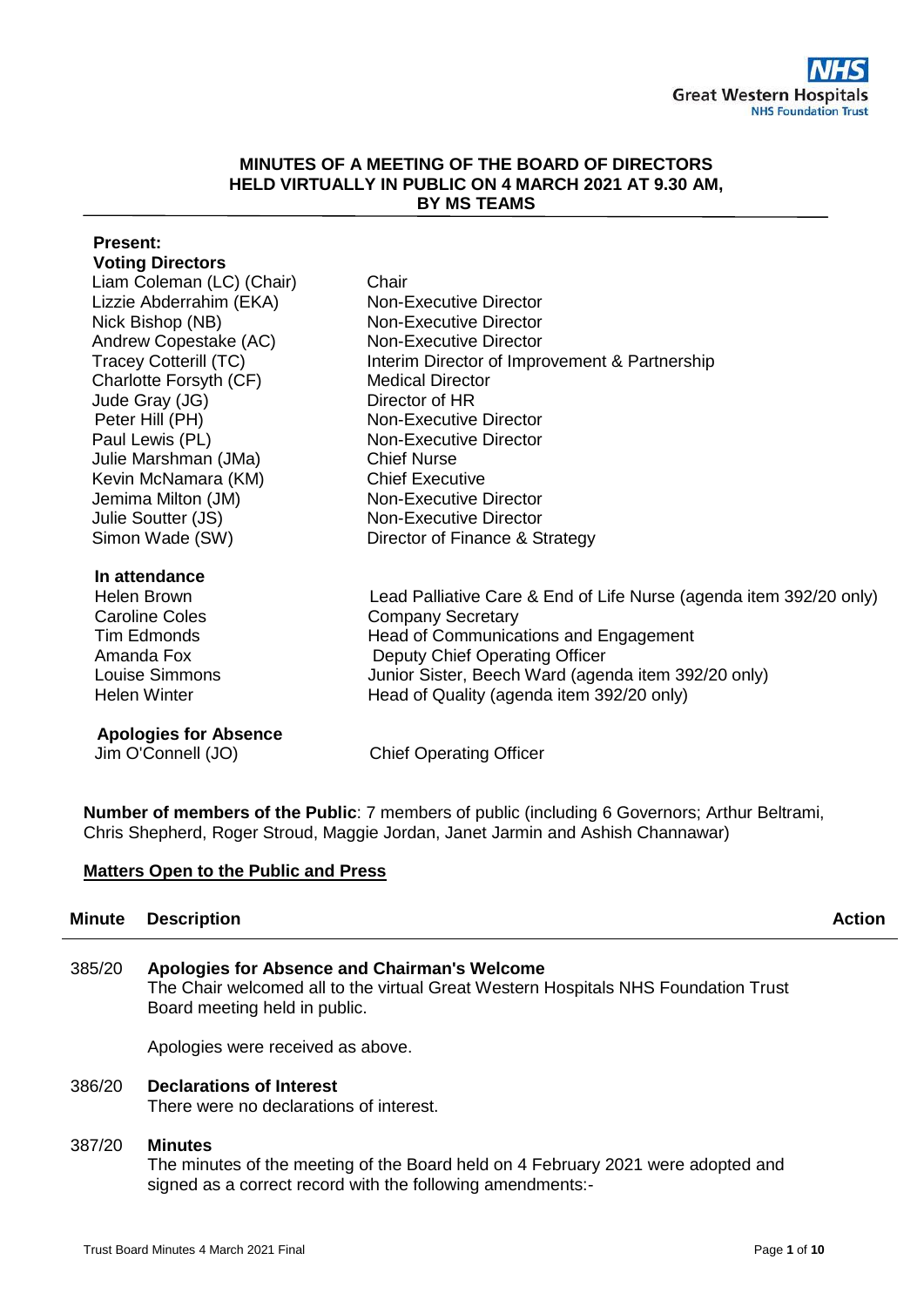357/20 : Chair's Report / Governor Development - Change work 'interrupting' to 'interpreting'.

358/20 / Chief Executive's Report - Add to the last paragraph "*In relation to the item concerning staff support Lizzie Abderrahim, Non-Executive Director advised that she had attended the NHSE/I launch event for the Wellbeing Guardian role at which Boards were urged to take a more preventative approach to the matter of staff wellbeing.* There followed a discussion….*.".*

360/20 / Use of Resources – Change 10<sup>th</sup> paragraph 1<sup>st</sup> bullet point to "The *year-to*date position was £130k *better than* plan", and the 2<sup>nd</sup> bullet point "The Trust's in month position was £71k *better than* plan".

#### 388/20 **Outstanding actions of the Board (public)**

The Board received and considered the outstanding action list and noted that:-

359/20 / Board Well-being Guardian - This action would be discussed at the next Non-Executive Director (NED) meeting on 17 March 2021.

389/20 **Questions from the public to the Board relating to the work of the Trust** There were no questions from the public to the Board.

# 390/20 **Chair's Report, Feedback from the Council of Governors**

The Board received a verbal update which included:-

Public Health Talks - A successful virtual public health talk was held in February 2021 on the Menopause with well over 100 attendees. Dr Griffiths was thanked for presenting at this event.

Council of Governors - A meeting of the Council of Governors was held on 18 February 2021 which included a presentation on Equality, Diversity and Inclusion together with approval of the recruitment and re-appointment of Non-Executive Director roles.

The Chair added that it was with great sadness to advise the untimely death of one of our governors, Enam Chowdhury who had been enormously supportive over a number of years both to the Trust and to the wider community. He was particularly a strong supporter during the Pandemic in supplying meals from his restaurant to staff and on behalf of the Board and Governors wished to record our condolences and recognition of his contribution to his family.

The Board **noted** the report**.**

#### 391/20 **Chief Executive's Report**

The Board received and considered the Chief Executive's Report and the following was highlighted:-

- The updated position with regard to Covid, which indicated a significant reduction in bed occupancy due to Covid since the last Board meeting. The focus would now shift to recovery.
- Thanks and praise was given to the small Infection, Protection and Control team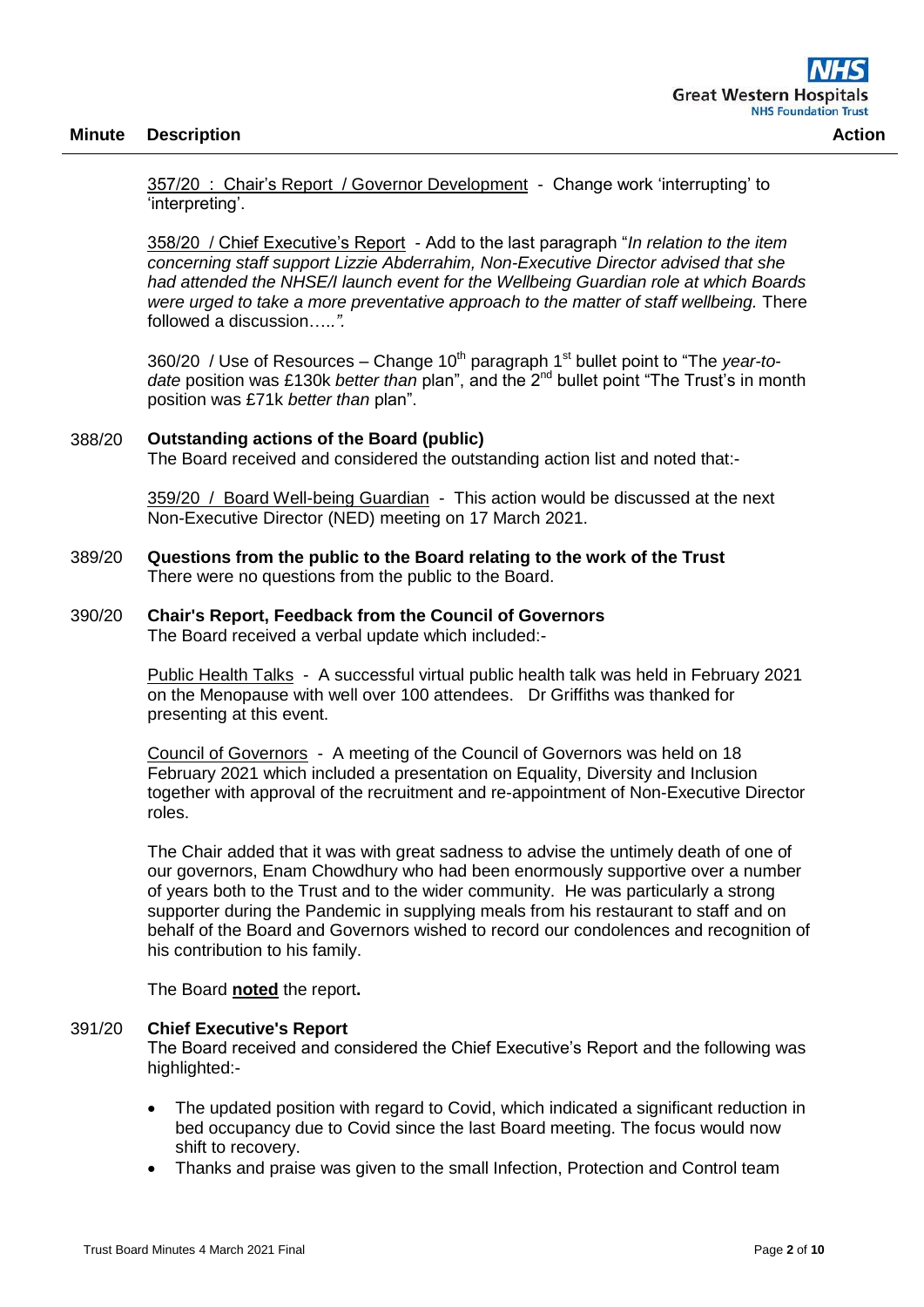who had been incredible over a long period of time in managing any outbreaks as well as supporting flow through the hospital.

- On 11 March 2021 was the 1 year anniversary of the first covid patient and the Trust would mark this by a number of events in particular a memorial service to remember those lost.
- CQC had carried out a full inspection of our Primary Care services. Although no formal feedback had been received as yet the Trust were hopeful that the CQC would recognise the significant improvements made since the Trust agreed to take on these services in November 2019.
- The vaccination programme was still on-going and the Trust's great achievement in reaching 27,000 jabs.
- The progress in terms of the Way Forward Programme with regard to the approval of the land purchase which would accommodate new services. It was recognised that despite the restrictions caused by the pandemic over the last year staff, construction teams and partners continued to work across this challenging period to allow service development projects to continue and progress which was a positive step for Swindon and the surrounding area.

The Board **noted** the report**.**

#### 392/20 **Patient Story**

*Helen Brown, Lead Palliative Care & End of Life Nurse, Louise Simmons, Junior Sister, Beech Ward and Helen Winter Head of Quality joined the meeting for this item.*

The Board received a presentation which centred on end of life and a patient's wishes to be at home with their family. The story highlighted the commitment from staff in order to make this happen, the processes involved which were turned around at a fast pace, within 4 hours, and multidisciplinary team working across the health community

The Board reflected on the story and recognised the importance not only to the patient but also to family members and this was a fantastic testament to the compassion and empathy of the staff involved.

There followed a discussion on how any learning could be applied and what additional support the Board could give so that more patients experienced this choice. It was recognised that training was key for all staff together with and support for end of life care in the community.

The Board thanked Helen and the team for such an inspiring and powerful story.

The Board **noted** the patient story.

#### 393/20 **Integrated Performance Report**

The Board received and considered the Integrated Performance Report (IPR) which provided commentary and progress on activity associated with key safety and quality indicators in December 2020/January 2021.

#### **Part 1 : Our Performance**

#### **Performance, People and Place Committee Chair Overview**

The Board received an overview of the detailed discussions held at the Performance, People and Place Committee around the IPR at its meeting on 24 February 2021 and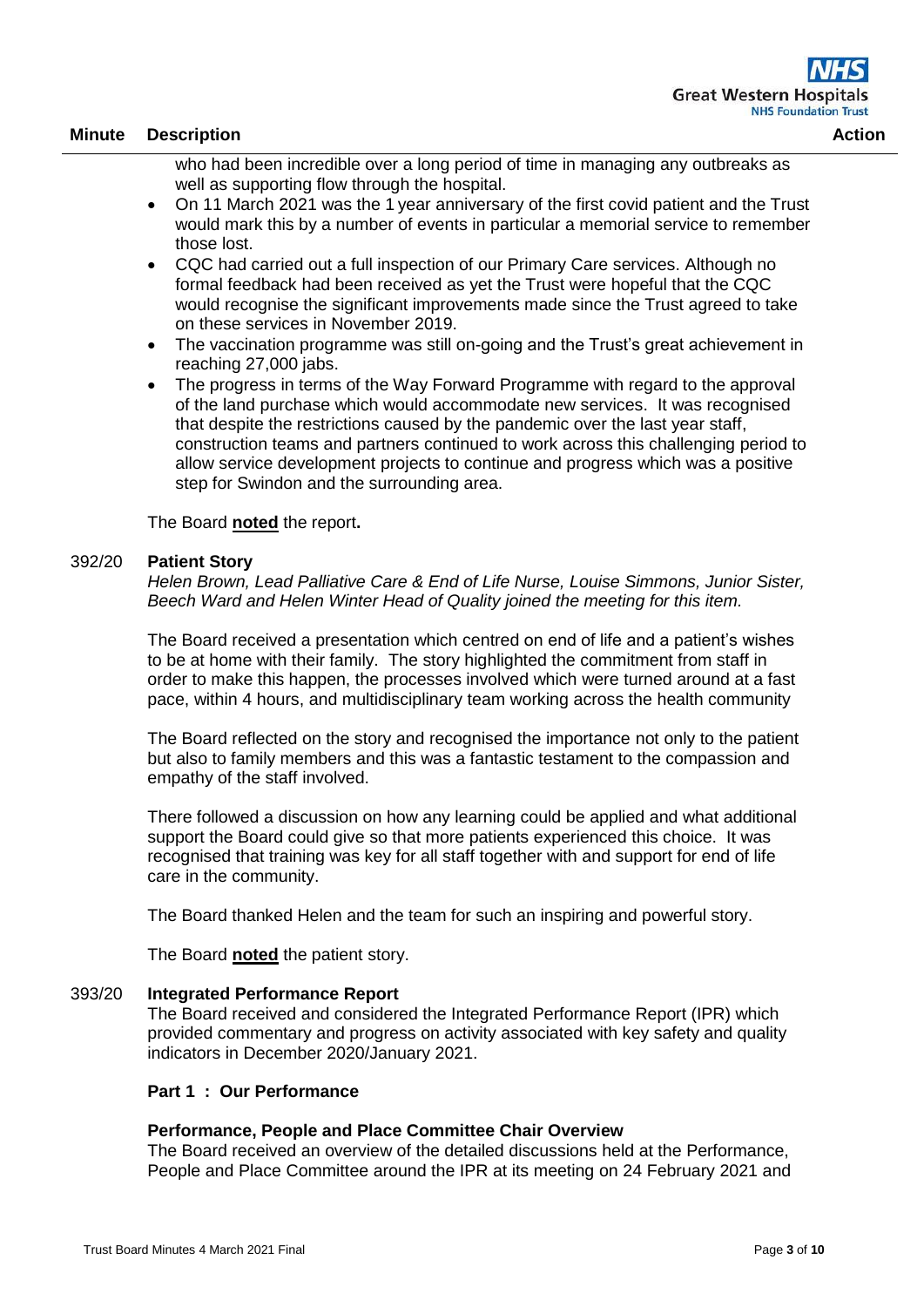highlighted the following:-

Emergency Access – Assurance rating green. It was recognised that performance was not achieving the national standard, in line with other trusts, however the Trust now ranked 14th in terms of performance in the country despite the challenges being faced.

Cancer - Assurance rating amber. This was mainly due to the challenges within the breast service due to increased demand, COVID restrictions, consultant sickness together with some challenges with the Tertiary centre. It was recognised that improvement would be seen over the next 2-3 months.

Vaccination Programme - Assurance rating green. The Trust was leading and delivering an excellent and highly regarded programme.

Equality, Diversity and Inclusion (EDI) Priorities - Assurance rating green. The Committee were suitably assured from a presentation from the new EDI Lead on the priorities for 2021/22.

IT - Assurance rating green. There were a number of key developments presented to the Committee which were positively received.

The Board received and considered the Operational Performance element of the report with the following highlighted:-

Emergency Department/ 4 Hour Access - Performance against the 4 Hour Access standard had improved from 81.5% to 86.14%, however continued to be below the 95% standard. Daily 'Criteria to Reside' calls continued to focus on unblocking any delays to discharges and provided support to wards to identify earlier 'Golden Patients'. Covid-19 admissions to the Trust increased significantly in January 2021 and on 13 January 2021, the Trust declared a critical incident.

Cancer Performance - Plans were in place to address the challenges experienced within the breast service due to increased demand, COVID restrictions, and consultant sickness, together with some challenges with the Tertiary centre.

Referral to Treatment Time (RTT) - Overall, the Trust's RTT Incomplete Performance for December 2020 was 67.04%, which was an improvement of 0.34% in month. December saw referrals at 92% of the prior year. For the first time in 3 months, the Patient Treatment List (PTL) had increased in size (196).

Diagnostics - The diagnostic waiting times, DM01 performance, saw a slight decline to 61.5% in December compared to 62.5% in November 2020.

Stroke - The Trust continued to maintain SSNAP Level B performance. Q2 improved further on Q1 performance (73.1% v 77.9%) and Q3 was predicted to continue within Level B performance despite increasing pressure on stroke beds in December 2020.

The Chair asked how confident was the operational team in being able to take back control of the elements of the hospital which had seen a number of changes to the way the Trust normally operated during the pandemic, in order to cope with conditions other than covid. Amanda Fox, Deputy Chief Operating Officer replied that the team were very aware of what actions were required and robust and clear plans were in place for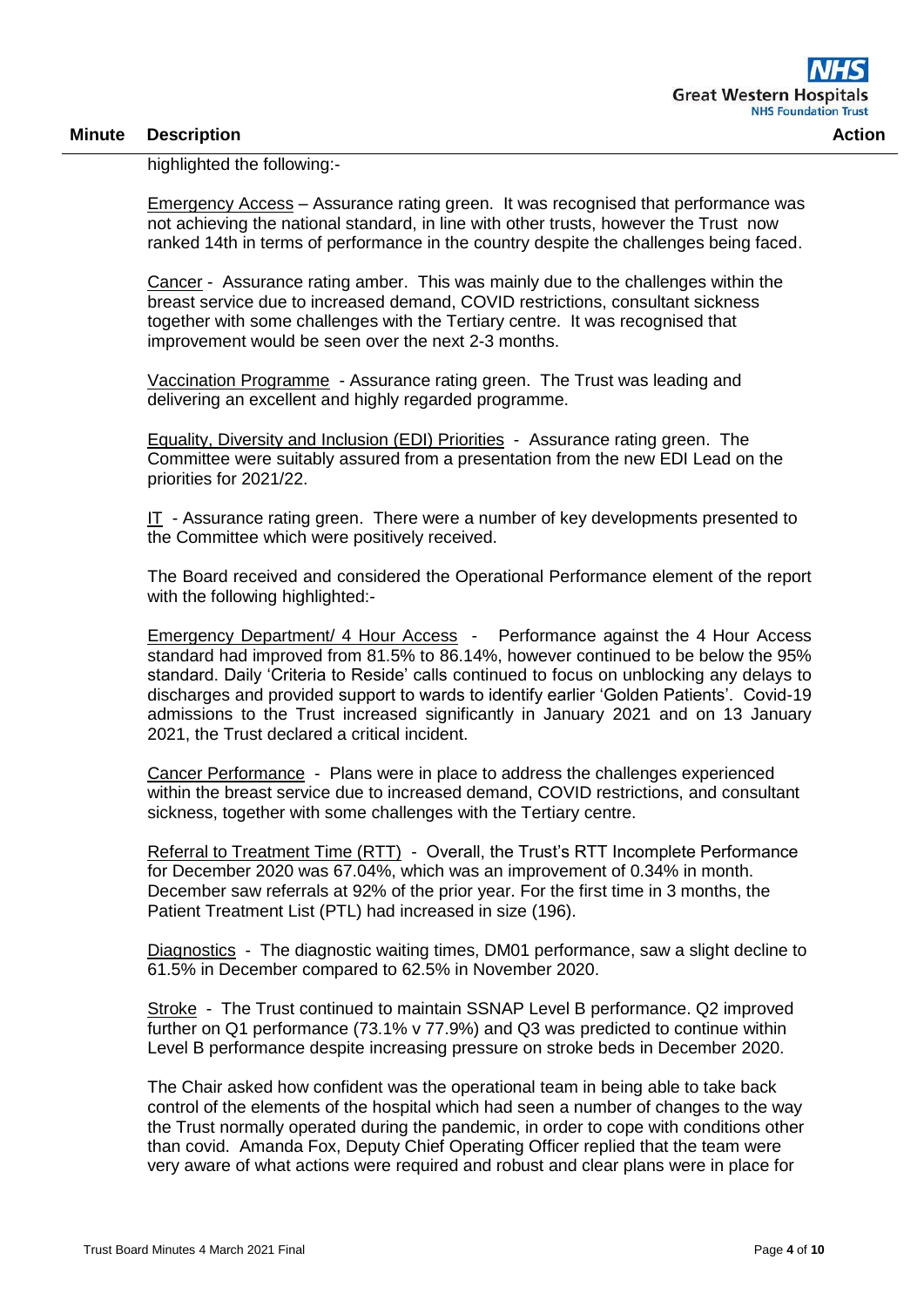recovery, including different ways of working and learning from the pandemic.

Paul Lewis, Non-Executive Director wished to thank the team for adding the data quality rating to all the matrix within the Board pack and also acknowledged the work that was being undertaken behind the scenes to progress the data quality agenda.

Peter Hill, Non-Executive Director added that the Trust was well placed for recovery and lessons learnt however a word of caution to manage expectations of both the Board and Council of Governors in that there was a long road to recovery from this Pandemic and to be patient.

A discussion followed on embedding the new ways of working to improve patient discharges which were key to elective recovery not only within the hospital but with external partners for out of hospital issues.

#### **Part 2 : Our Care**

# **Quality & Governance Committee Chair Overview**

The Board received an overview of the detailed discussions held at the Quality & Governance Committee around the quality element of the IPR at the meeting held on 18 February 2021 and the following highlighted:-

Patient Advice & Liaison Service (PALS) - Assurance rating green. Response times to complaints had improved. The Friends & Family Test (FFT) had seen significant progress in responses in those areas where texting has been implemented.

Sharps Injuries - Assurance rating amber. The total number of reported sharps injuries had remained static since 2017. This disproportionately involved medical staff with commonest reasons related to syringe/needle combination and IV cannulae. A ten-point action plan was being implemented, targeting those most at risk.

Andy Copestake, Non-Executive Director asked if there was a real concern with regard to sharp injuries. It was noted that sharps were used safety however the real concern was that the expectation was for continual improvement and this had plateaued over the past 3 years. Further data was also required in the differences between 'dirty' sharp injuries and 'clean' ones

Infection Prevention & Control Board Assurance Framework (BAF) - Assurance rating green. The Committee were assured by the Trust's performance and the assessments against standards. These were almost all green with some amber and no red. It was noted that the amber ratings did not imply non-compliance.

Ockenden Review - Assurance rating green. In the main the report showed RAG ratings as green or amber with good compliance. Some red ratings were the result of requirements that would need substantial funding and resources to be complaint. Notable was the need to recruit more midwives and obstetricians, which was a national issue due to insufficient numbers of trained staff available to recruit.

Julie Soutter, Non-Executive Director asked if there was any update in terms of a system wide approach to address the 7-day working and staff shortages as referred to in the Ockenden report. Julie Marshman, Chief Nurse replied that these challenges were being looked at by the Local Maternity System (LMS) who were pulling together a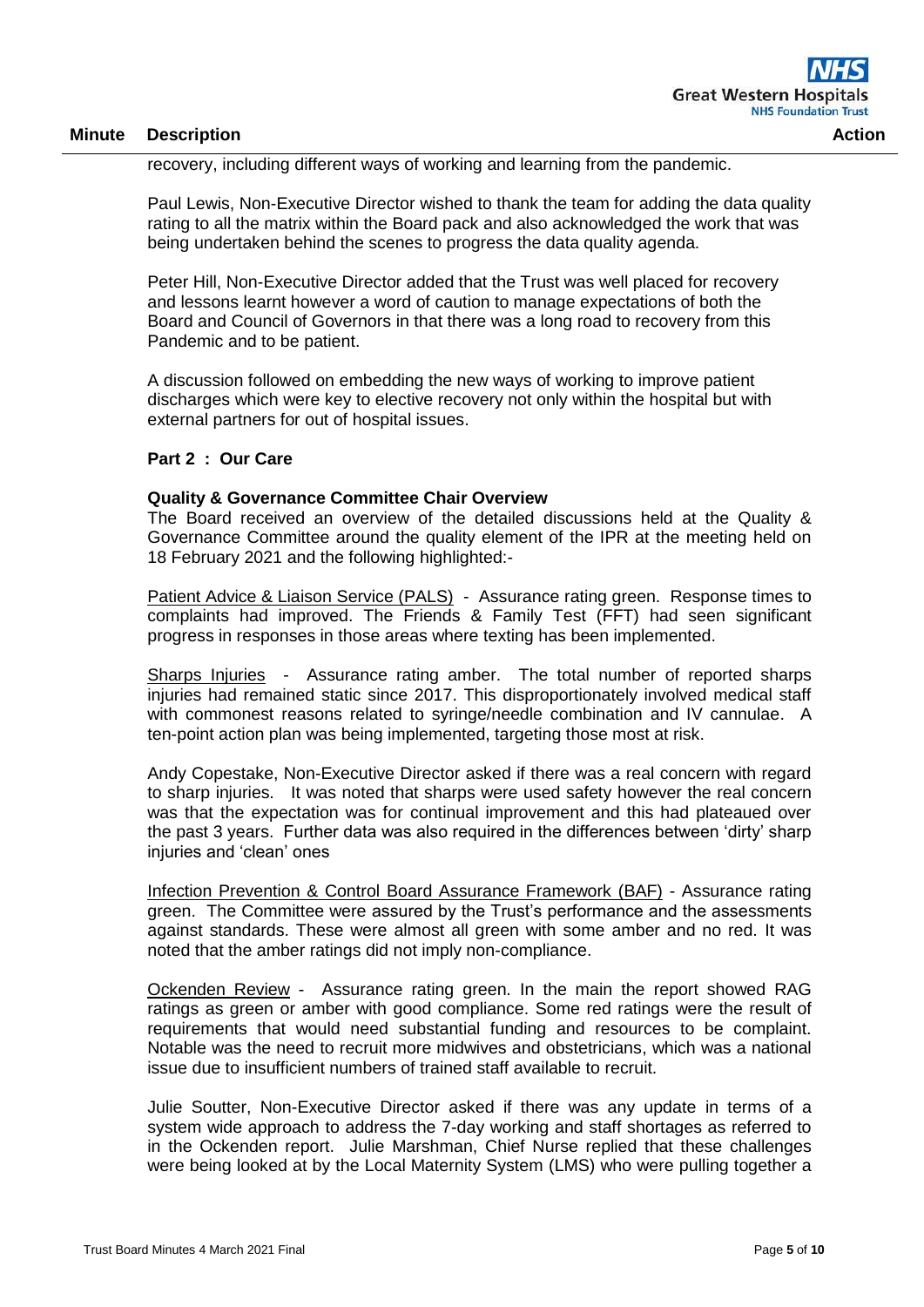regional response to go to the national chief midwife.

The Board received and considered the Quality element of the report with the following highlighted:-

Pressure Ulcers - A Pressure Ulcer Improvement Programme launch day was held on 4 March 2021, with all divisions and professions represented. This was in response to the deteriorating position in the number of reported pressure ulcers.

Falls - The Quality Improvement Programme to improve falls was progressing well with the anticipation of moving from an amber assurance rating to green in the near future.

Ockenden Report - A new slide had been inserted to meet the requirements for Board reporting in response to the Ockenden Report. This new quality surveillance model sought to provide consistent oversight of maternity and neonatal services. The on-going learning and insight would help to inform improvements in the provision of perinatal services.

Julie Soutter, Non-Executive expressed concern in the reporting of 12 incidents due to the failure to follow procedure especially given some discussions in the past around this failure, and asked what was planned to address this. Julie Marshman, Chief Nurse replied that lots of work was being undertaken by the Deputy Chief Nurse and a full report would be presented at the next meeting of Quality & Governance Committee **Action : Chief Nurse**

JMa

#### **Part 3 : Our People**

The Board received and considered the workforce performance element of the report with the following highlighted:-

- The report was similar to previous months except for the backdrop of a critical incident pressure which put significant pressure on the workforce.
- The vacancy rate was stable however agency spend, back fill rates and sickness created significant pressures in certain areas.
- In April 2021 the Nurse Agency contractual arrangement would move from a Master Vend to a Preferred Supplier List increasing opportunities to fill nurse agency at a lower rate.
- Divisions continued to review and monitor their Mandatory Training compliance monthly and highlight any areas of concern regarding reporting to the Academy. The Academy continued to work on the project to move Mandatory Training modules from training tracker to ESR to improve accuracy of compliance.
- The indicator score continued to be 1 for January 2021, driven by the appraisal rates for the Trust of 70.43% against a KPI of 85%. A paper proposing a simplified appraisal process was considered by Performance, People and Place Committee in January 2021 and would be rolled out in the coming months.
- The Leadership Development Programme (cohort 1) would restart on the 24 February 2021 after a short pause, with cohort 2 commencing in April 2021.

Charlotte Forsyth, Medical Director highlighted an error in the chart representing the medical appraisal compliance which looked worse than it should as medical appraisals were now up and running and were closely monitored.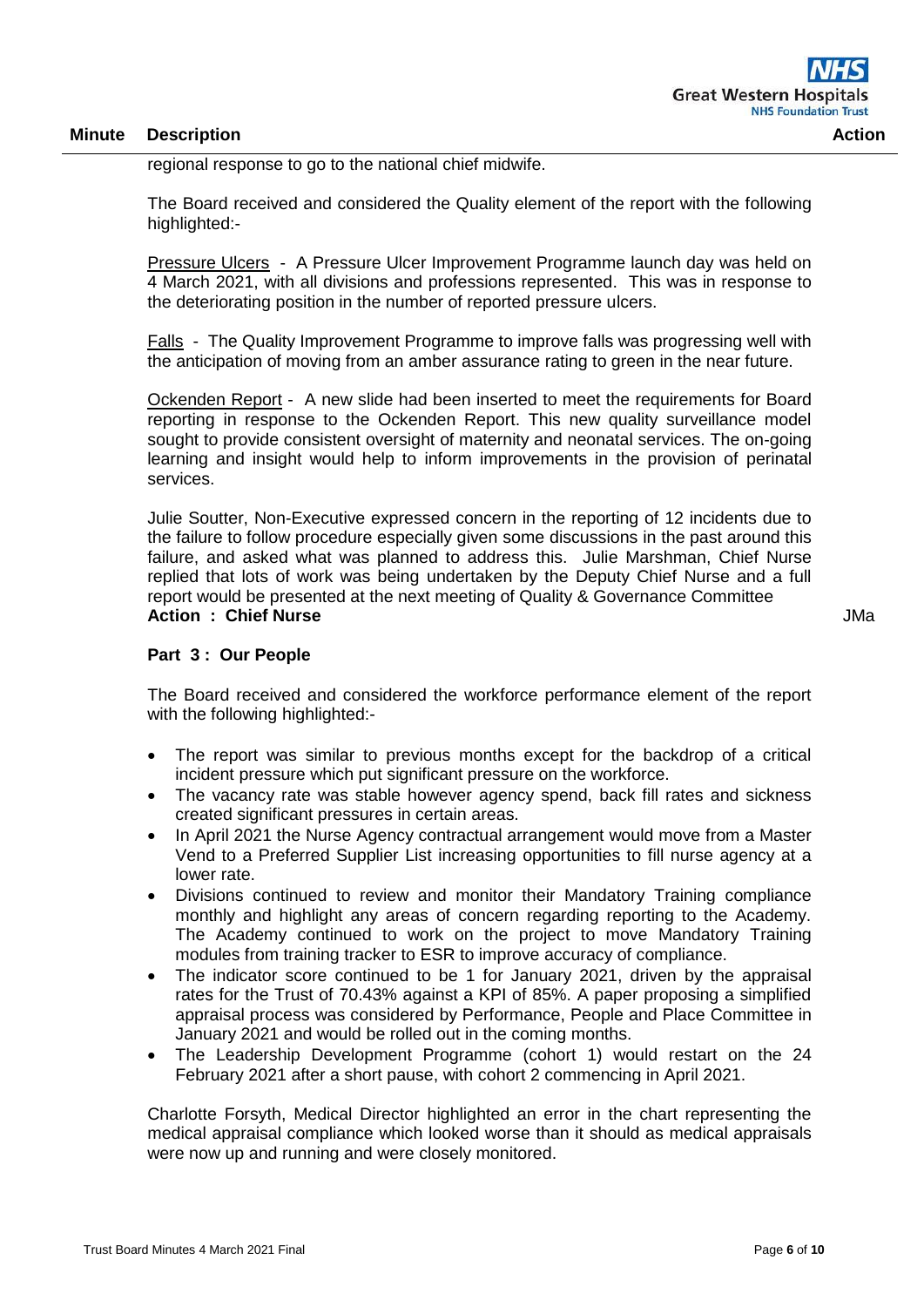#### **Part 4 - Use of Resources**

#### **Finance & Investment Committee Overview**

The Board received an overview of the detailed discussions held at the Finance & Investment Committee around the financial element of the IPR at the meeting held on 22 February 2021 and the following highlighted:-

Impact of Bank Incentive Scheme - Assurance rating green. A very good paper was received on the impact of the incentive scheme introduced to raise bank fill rates and therefore reduce reliance on Agency nurses. The Committee agreed with the recommendations, including the proposal to end the scheme from the end of February 2021 and to introduce a more targeted scheme in the future.

Forecast Capital Expenditure position - Assurance rating amber. There was still a significant challenge to increase the rate of Capital expenditure and meet the forecast, however the Committee was assured that every effort was being made to do this or to retain funding into 2021/22 where it is not possible to spend the money this financial year.

Exit run rates and business planning - Assurance rating red. There was still no central guidance on the finance regime that would be in place after Q1 2021/22. Work had been on-going to understand pay and non-pay run rates as the Trust exits 2020/21. These, combined with non-achievement of CIP this year, had resulted in a significant increase in the Trust's underlying deficit. In addition, there would be a significant challenge to reduce the cost base associated with Covid in 2022. The Executive team was on top of the issues but the lack of central guidance for the remainder of 2021/22 represented a significant problem.

Procurement update – Assurance rating amber. The Committee noted the quarterly report on procurement. Whilst the performance of the procurement team remaine strong, the amber rating related to the Committee's request for a review of the procurement process to learn lessons from recent procurements, to differentiate between strategic procurements and others, and to see whether local procurement could be reflected in the criteria for future procurements.

The Board received and considered the Financial Performance element of the report with the following highlighted:-

- Cash support for Q1 had been confirmed from NHSE/I.
- In terms of business planning national guidance would be published mid-March 2021 however it had been indicated that the financial framework would see a block contract extension to that currently in place for the  $1<sup>st</sup>$  half of the year 2021/22.
- The Trust in month position was £508k deficit against a plan of £882k deficit which was £374k favourable variance.
- The year-to-date (YTD) position was £1,812k deficit against a plan of £2,316k which was £504k favourable variance.
- Income variance was £1,183k above plan in month and £2,411k above plan YTD. The majority of this was NHS Clinical income matched by costs and related to in month income for Hospital Discharge Programme, Lateral Flow Testing and specialist high cost drug adjustments.
- The Elective Incentive Scheme had been suspended and would only apply to the last 5 months of the year.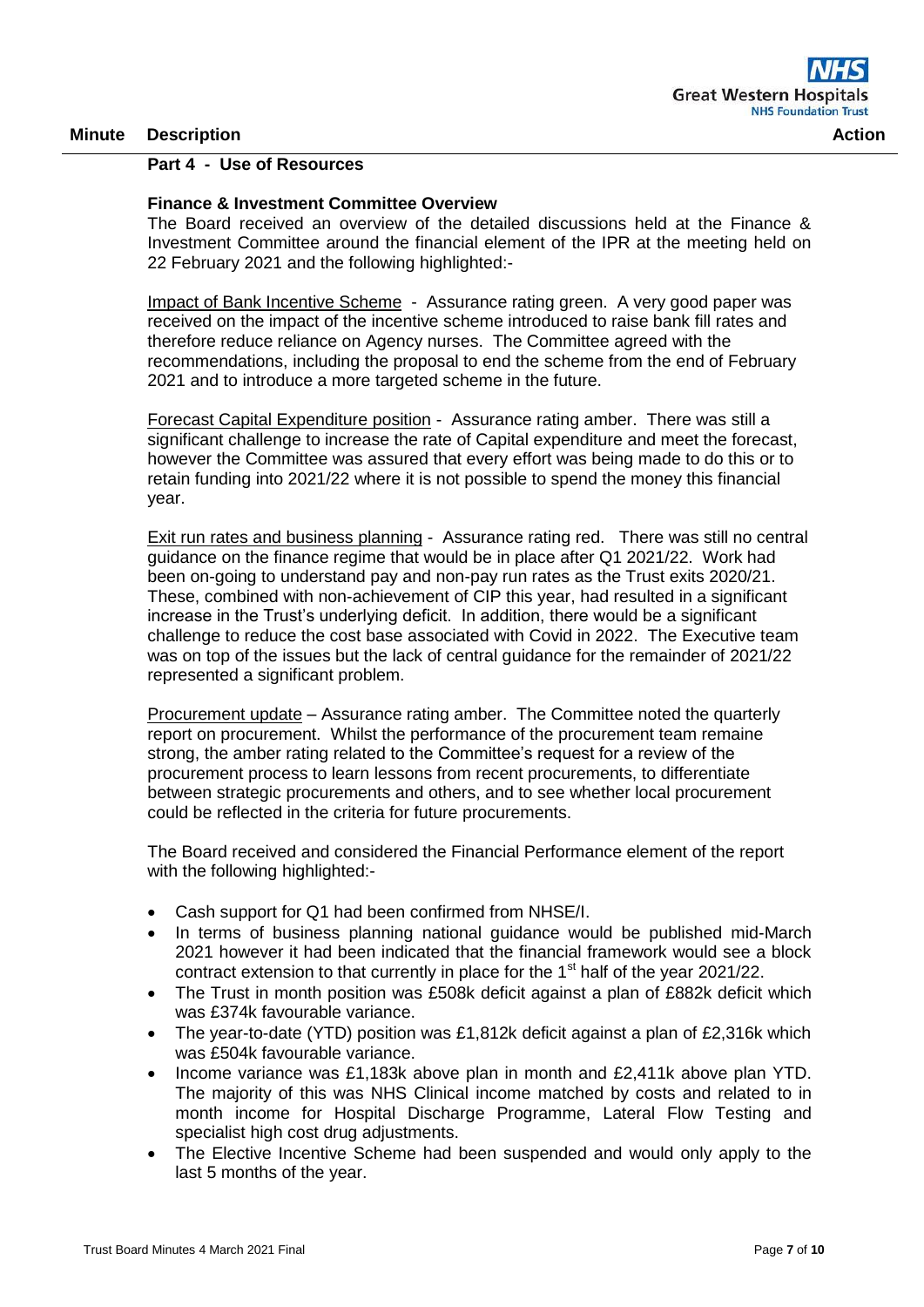- Increase in pay was due to the vaccination programme incurred staffing costs which were not budgeted however the costs would be recovered through central funding.
- Non pay was overspent in-month due to additional charges from the PFI provider.
- It is anticipated that the Trust would achieve the year end forecast.
- A significant amount of work was being undertaken in February/March 2021 to achieve the capital plan; however there would be some retained funding into 2021/22 where it was not possible to spend the money this financial year which mainly related to the Way Forward Programme.

Nick Bishop, Non-Executive Director asked if any extra charges were being applied at delivery as a result of Brexit. Simon Wade, Director of Finance confirmed that the Trust had not seen any additional charges as a result of Brexit.

Kevin McNamara, Chief Executive highlighted the progress the Trust had made over the past year in respect to Public View data. Overall the Trust's performance had been very strong as in March 2020 the Trust were ranked  $87<sup>th</sup>$  out of 123 trusts, and in March 2021 had moved to 48<sup>th</sup> out of 123 trusts. This was the first time the Trust had moved into the top 50. We were also one of the 8 most improved trusts. Paul Lewis, Non-Executive Director added that a one-page summary would be useful to compare, track and learn progress.

# **Action : Chief Operating Officer**

# *RESOLVED*

*to review and support the continued development of the IPR and the on-going plans to maintain and improve performance.*

#### 394/20 **Chair of Charitable Funds Committee Overview**

The Board received an overview of the discussions held at the Charitable Funds Committee at the meeting held on 10 February 2021 and the following highlighted:-

- Covid had impacted on the ability to hold physical events and therefore difficult to promote Brighter Futures.
- Income was similar to last year however this was due to monies from "NHS" Charities Together".
- There was one concern raised around Brighter Futures paying the whole salary of the Director of Fundraising & Voluntary Services. The restructure had been agreed by both Performance, People and Place Committee and Charitable Funds Committee in November 2020, but not the division of costs.

#### **Action : Director of HR**

The Board **noted** the report.

#### 395/20 **Chair of Mental Health Governance Committee Overview**

The Board received an overview of the discussions held at the Mental Health Governance Committee at the meeting held on 22 January 2021.

There followed a discussion with regard to the concern over the chronic lack of specialist Children and Adolescent Mental Health Services (CAMHS)' beds which hindered the ability of the Trust to provide effective care to children in their care and was a gap in assurance and one out of their control. It was also recognised this was JO

JG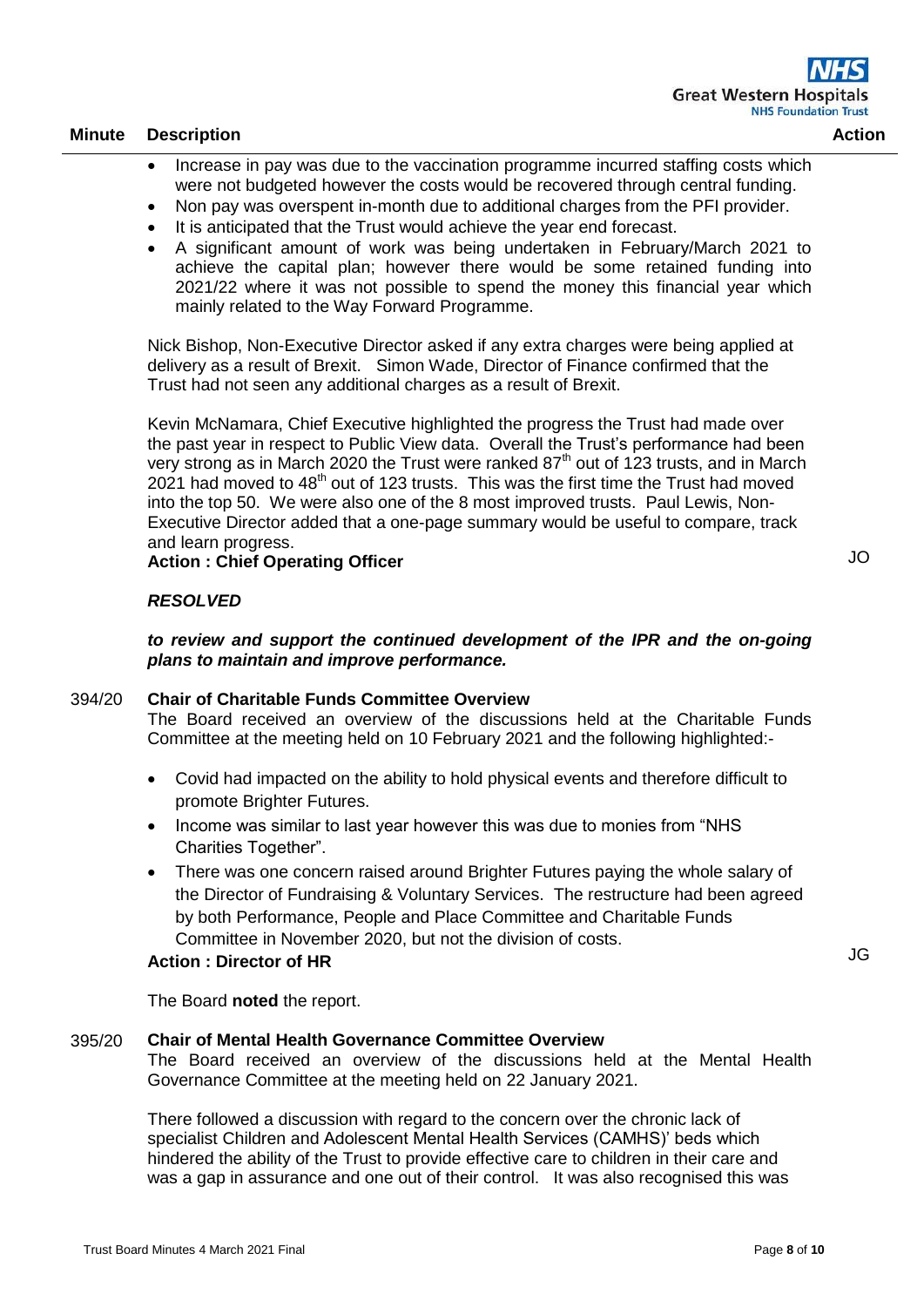not an isolated Swindon issue and was part of a wider concern around children's mental health and should be addressed through the BSW system. In light of this, it was agreed that the Chief Executive and Chair would raise this through the relevant BSW committees to ensure a system wide approach. **Action : Chair & Chief Executive"**

The Board **noted** the report.

## 396/20 **Armed Services Community Covenant Agreement**

The Board received and considered a paper that outlined the refreshed approach to support veteran and reservist Armed Forces communities with a recommendation to commit to a refreshed agreement with regard to the Armed Services Community Covenant Agreement and further exploration of becoming a member of the Veteran Covenant Health Care Alliance.

The Board were fully supportive of the refreshed approach with the following agreed:-

- Feedback to Swindon Borough Council around the signatory page.
- Monitoring and oversight to be undertaken through the Performance, People and Place Committee.
- Guidance to be produced for users.
- Indicate support across a wider patch to incorporate Wiltshire.

#### *RESOLVED*

# *to support the recommendation to sign the Swindon Armed Forces Community Covenant agreement and the associated actions as recommended*.

- 397/20 **Ratification of Decisions made via Board Circular/Board Workshop** The Board was asked to ratify two Board Circulars which had been approved since the last Board meeting:-
	- The contract for the provision of Linen & Laundry Services
	- PDC Drawdown Expansion Land Purchase.

The Board was also asked to approve one Board Circular which had been circulated prior to the Board meeting:-

• Contract for the Capital Purchase of Radiology equipment - Single-Photon Emission Computed Tomography / Computed Tomography.

#### *RESOLVED*

- *(a) to ratify the contract for the provision of the linen and laundry services;*
- *(b) to ratify the PDC drawdown for the expansion land purchase; and,*
- *(c) to approve the contract for the purchase of Single-Photon Emission Computed Tomography / Computed Tomography.*